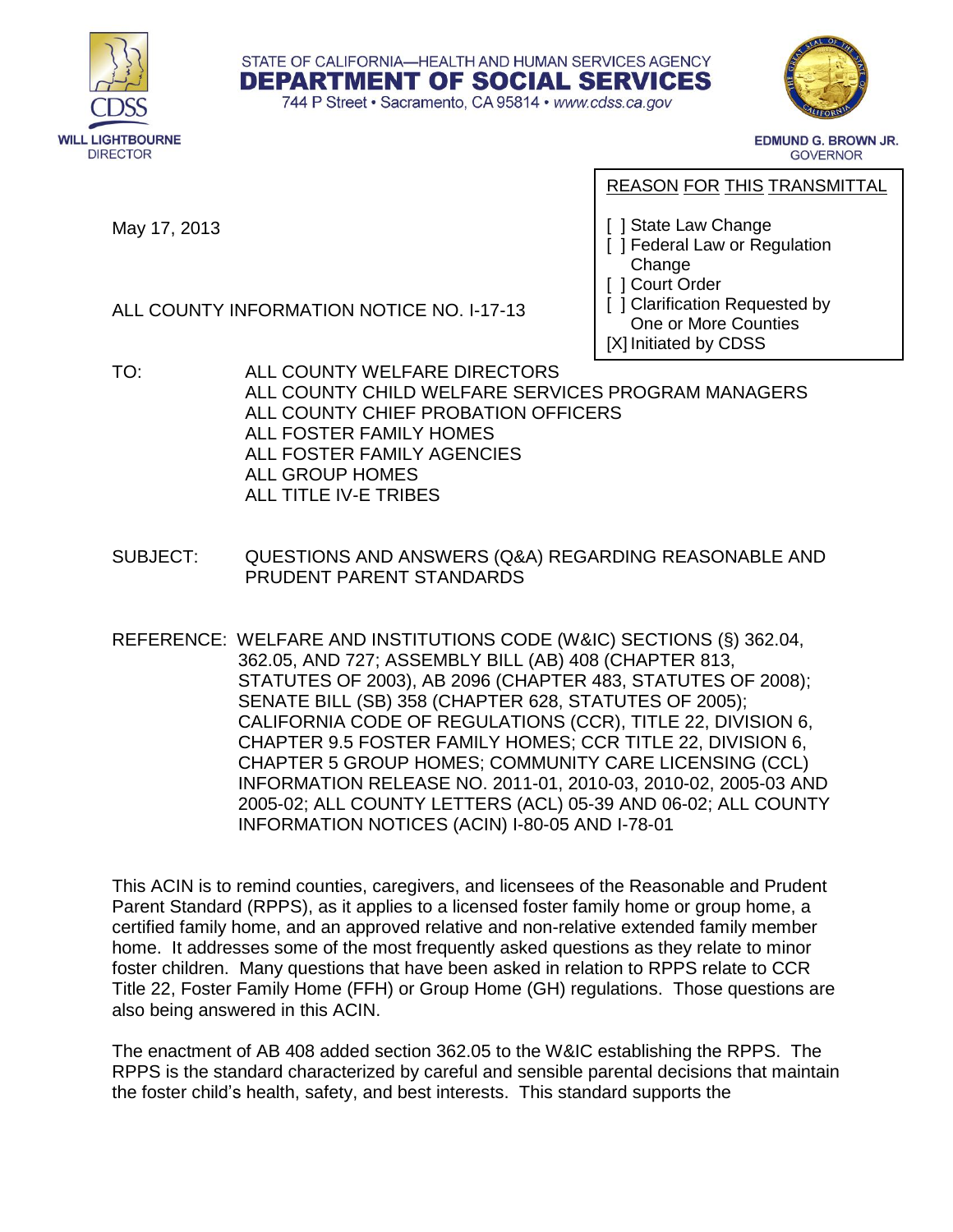## All County Information Notice No. I-17-13 Page Two

empowerment of a caregiver to exercise common sense and good judgment to assess circumstances and events in which a foster child may participate. The standard also enables participation by a foster child in age-appropriate extracurricular, enrichment, and social activities in order to improve the normalcy of life in foster care. The enactment of AB 2096 extended the RPPS to group homes (W&IC § 362.05(a), 727(a)(4)(A)).

A parent is often faced with decisions regarding his or her child's participation in activities, as is a caregiver or licensee. However, oftentimes, a foster child has been prohibited from participating in typical childhood activities unless certain requirements were met.

In applying the RPPS, a caregiver or licensee should:

- Have adequate information about the activity;
- Take reasonable steps to determine the appropriateness of an activity;
- Take into account any foreseeable risks; and
- Ask themselves the following questions:
	- o Does this activity seem reasonable?
	- $\circ$  Is this activity age-appropriate? A caregiver or licensee should consider the foster child's maturity level, mental and physical health, and developmental level. (Age-appropriate is defined in the 22 CCR § 89201(a)(2) as "….activities or items that are generally accepted as suitable for children of the same chronological age or level of maturity. Age appropriateness is based on the development of cognitive, emotional, physical, and behavioral capacity that is typical for an age or age group.")
	- o Are there foreseeable hazards?
	- $\circ$  Is there anything based upon the foster child's case history with the current caregiver or licensee (such as truancy or running away) to suggest that this activity would not be appropriate for the foster child?
	- $\circ$  Does this decision maintain the foster child's health, safety and best interests?
	- o Does this activity assist in normalizing life in foster care?

When applying RPPS, if a caregiver or licensee has any questions or concerns, they should consult with the foster youth's social worker or probation officer.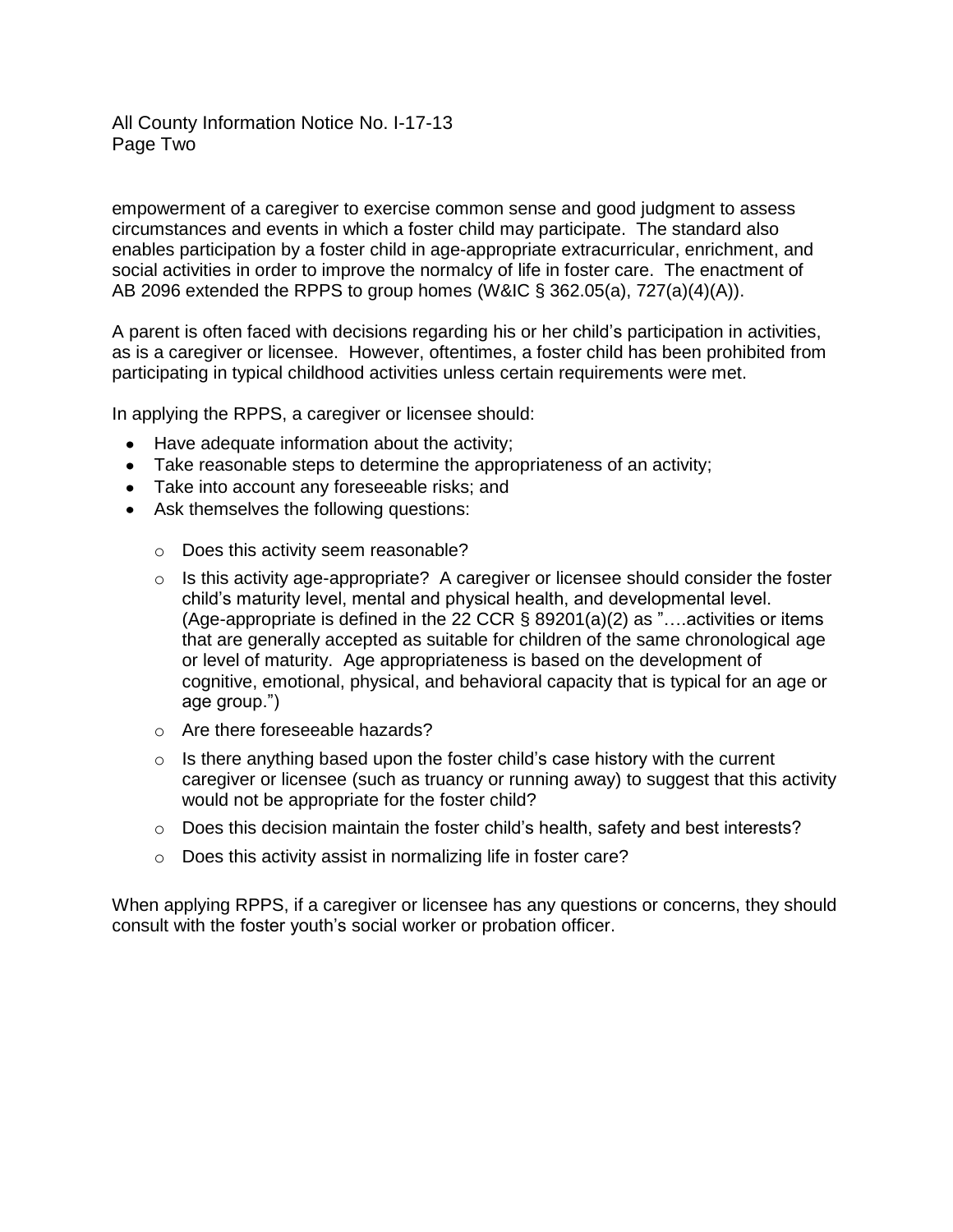All County Information Notice No. I-17-13 Page Three

# **FREQUENTLY ASKED QUESTIONS**

## **General**

- 1) Q. What is the "Reasonable and Prudent Parent Standard"?
	- A. The standard used by a caregiver or licensee that is characterized by careful and sensible parental decisions that maintains the foster child's health, safety, and best interest (W&IC  $\S$  362.04(a)(2) and (c)).

#### **Babysitting**

- 1) Q. What is an "Occasional Short-Term Babysitter"?
	- A. "Occasional Short-Term Babysitter" means a person who cares for a foster child in or out of the caregiver's licensed, certified, or approved home on an occasional basis for less than 24 hours at a time (22 CCR § 89378(a)(1)(A)(1)). Example: the caregiver has a date night out and has the grandparents watch the child from 4 P.M. that evening to 10 A.M. the following day.
- 2) Q. Does an occasional babysitter need to be fingerprinted by the county?
	- A. No, Health and Safety (H&S) Code § 1522(b)(3)(C) exempts an occasional short-term babysitter from undergoing a criminal record background check.
- 3) Q. Does the occasional sitter need Cardiopulmonary Resuscitation (CPR) training under RPPS?
	- A. No. The occasional short-term babysitter is not required by any departmental regulation to have CPR training. Acting as a reasonable and prudent parent, a caregiver who feels there is a condition where CPR may be needed should use a sitter who has CPR certification.
- 4) Q. Is a teenage foster child allowed to babysit a younger child in the home?
	- A. Yes. The teenage foster child may be under 18 years of age, but shall have the maturity, experience, and ability necessary to provide adequate care and supervision of a child (22 CCR § 89378(a)(1)(A)(3)). Under no circumstances shall a foster child be required to babysit (22 CCR § 89378(a)(1)(A)(3)(a)).
- 5) Q. Can I leave my foster child alone?
	- A. Yes. On an occasional basis, the caregiver is permitted to leave a foster child alone without adult supervision, but shall not leave a foster child unsupervised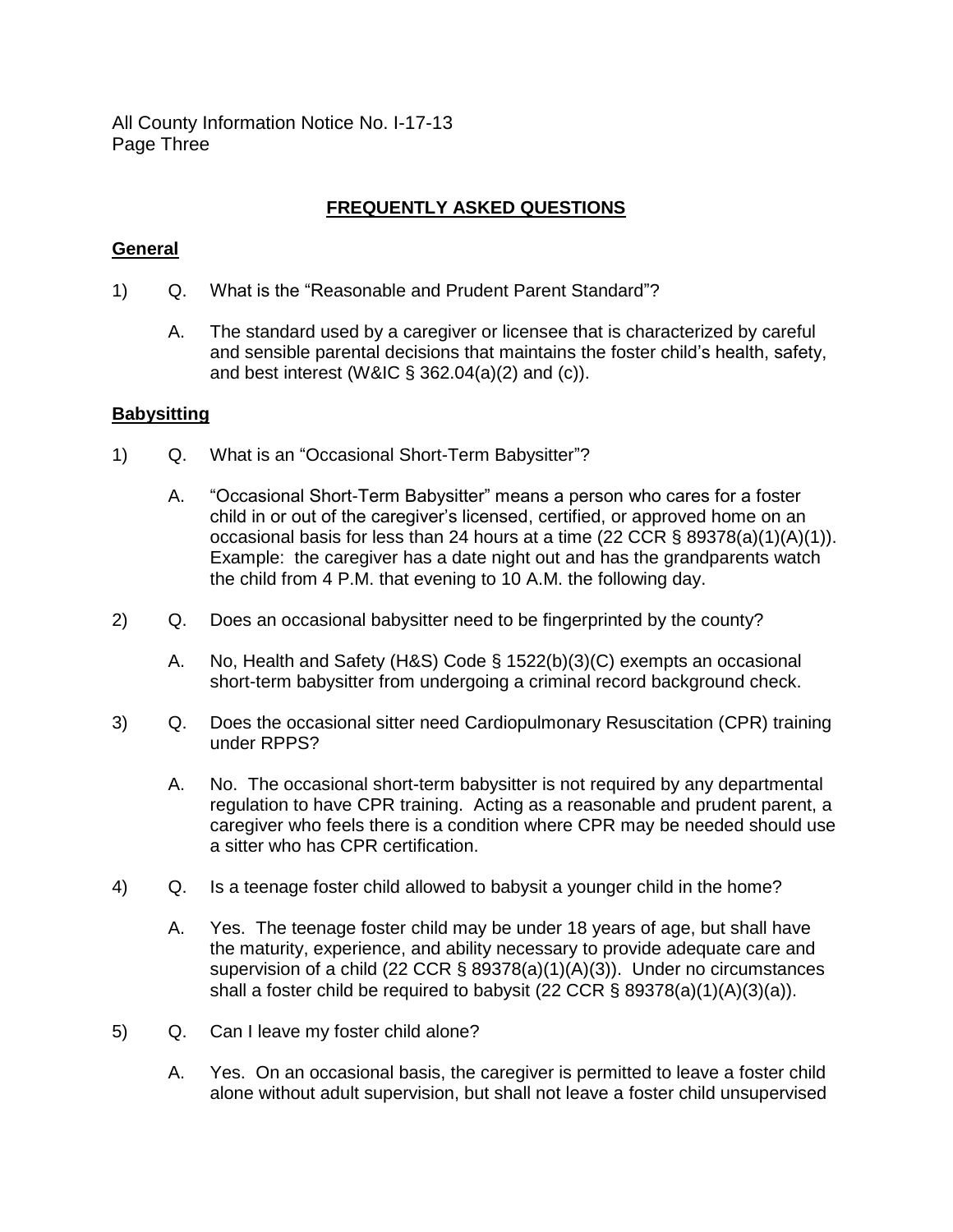overnight (22 CCR § 89378(a)(1)(D)). The caregiver shall apply RPPS to determine the appropriateness of leaving a foster child alone without adult supervision (22 CCR § 89377). The caregiver shall consider:

- a. The age, maturity, and developmental level of the foster child;
- b. The nature and inherent risk of harm; and
- c. The best interest of the foster child based on the information known by the caregiver (22 CCR § 89377(c)(1)-(3)).

If the foster child is left alone, the caregiver should ensure the following as specified in 22 CCR § 89378(a)(1)(D)2. a. i. through iii:

- a. The foster child knows where the emergency numbers are posted;
- b. The foster child knows emergency procedures; and
- c. The foster child knows where and how to contact the caregiver.
- 6) Q. Can a foster caregiver go on a getaway weekend and leave a foster child with a foster aunt and uncle and their children?
	- A. If a caregiver anticipates being absent from the home for longer than 24 hours, such as to go on a getaway weekend, the caregiver is permitted to arrange for:
		- a) An alternative caregiver, who provides care and supervision of the foster child in the caregiver's home on an occasional basis under the conditions specified in regulations (22 CCR § 89378(a)(1)(B)).
		- b) A licensed, approved, or certified caregiver who provides care and supervision of the foster child in the respite caregiver's home as temporary respite of parental duties that does not exceed 72 hours under the conditions specified in regulations (22 CCR § 89378(a)(1)(C)).
- 7) Q. Is there a 24-hour limit on participating in out-of-the-home activities, like a weekend camping trip supervised by a church or a weekend school event where the care providers are not present?
	- A. The regulations provide guidance that extracurricular, enrichment, and social activities may include, among other activities: sports, scouting, or 4-H activities, all of which could include activities that are out of the home or facility and exceed 24-hours in duration. There are no time restrictions in regulations that would preclude a foster child from participating in activities that are out-of-the-home or facility. The caregiver or licensee is required to apply RPPS by making careful and sensible parental decisions that maintain the foster child's health, safety, and best interest when making a decision as to whether the activity is an age and developmentally appropriate extracurricular, enrichment, or social activity (22 CCR § 89379(b) and § 84079(c)(2)).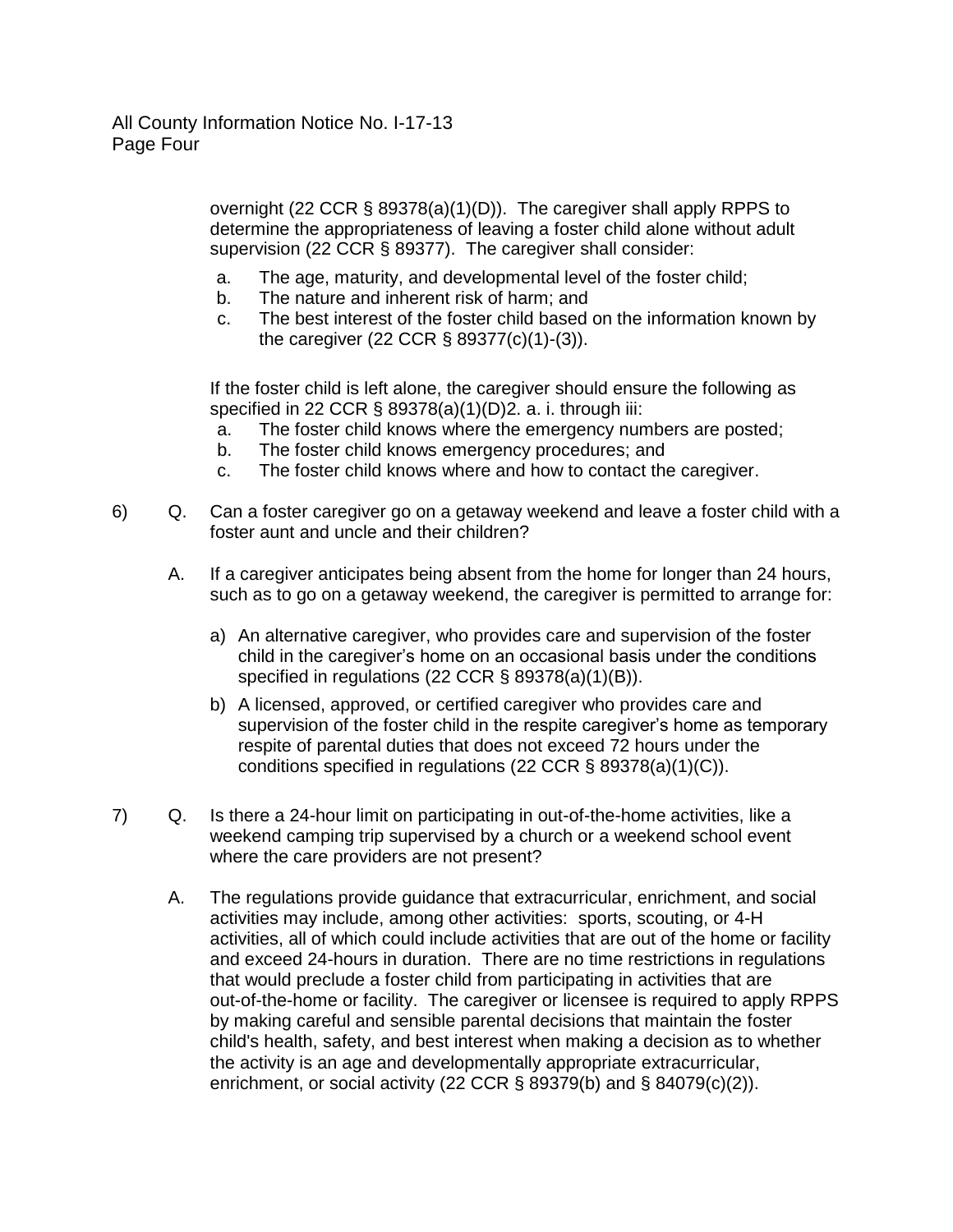All County Information Notice No. I-17-13 Page Five

- 8) Q. Can a foster caregiver bring a foster child to an event and leave the foster child with a supervising adult used by other parents in the community?
	- A. Yes, if it is the opinion of the caregiver that the supervising adult is capable of providing care and supervision to the child (22 CCR [§ 89378\(a\)\(1\)\(A\)\(2\)](http://www.dss.cahwnet.gov/ord/entres/getinfo/pdf/ffhman3.pdf) and [§ 84079\(c\)\(2\)\)](http://www.dss.cahwnet.gov/ord/entres/getinfo/pdf/ghman3.pdf).
- 9) Q. If a relative caregiver hires an evening babysitter for two foster children, is it necessary to disclose that the children are in foster care?
	- A. No. The RPPS allows for normalizing the foster child's life. It allows for the foster child to be treated as any other child. As for all children, the caregiver should make sure the babysitter knows how to contact the caregiver in case of an emergency (22 CCR § [89378\(a\)\(1\)\(A\)\(4\)\)](http://www.dss.cahwnet.gov/ord/entres/getinfo/pdf/ffhman3.pdf).

#### **Social Activities**

- 1) Q. Can a foster child spend the night in an unlicensed facility, attend community events, or religious gatherings on their own?
	- A. Yes. A foster child is entitled to participate in age and developmentally appropriate extracurricular, enrichment, and social activities (22 CCR § 89379, subsection (a) and § 84079(c)(1)) and may attend religious services and activities of his or her choice (W&IC § 16001.9(a)(10) and (13); 22 CCR § 89372(a) and § 84072(c)(23)).
- 2) Q. My foster child is a high school athlete, but has been in some trouble at home and school. Under RPPS, can I prevent him or her from attending extracurricular activities due to his or her behavior?
	- A. While a foster parent may prevent a foster child from attending specific extracurricular activities as appropriate discipline for misbehavior, the frequency and scope of that discipline cannot result in effective denial of the foster child's right to participate in extracurricular activities. Additionally, restrictions on extracurricular activities should not be the only disciplinary options to be considered or utilized by a foster parent. Other disciplinary actions should be considered as an alternative to exclusion from extracurricular activities. For example: Your foster child attended a school dance and returned home past his/her curfew time and did not call to say he/she would be late. The foster caregiver could prohibit the child from going out with friends, television privileges, or social media participation for the next day because the child was grounded for coming in late the night before, so long as communication with the child's relatives, social workers, authorized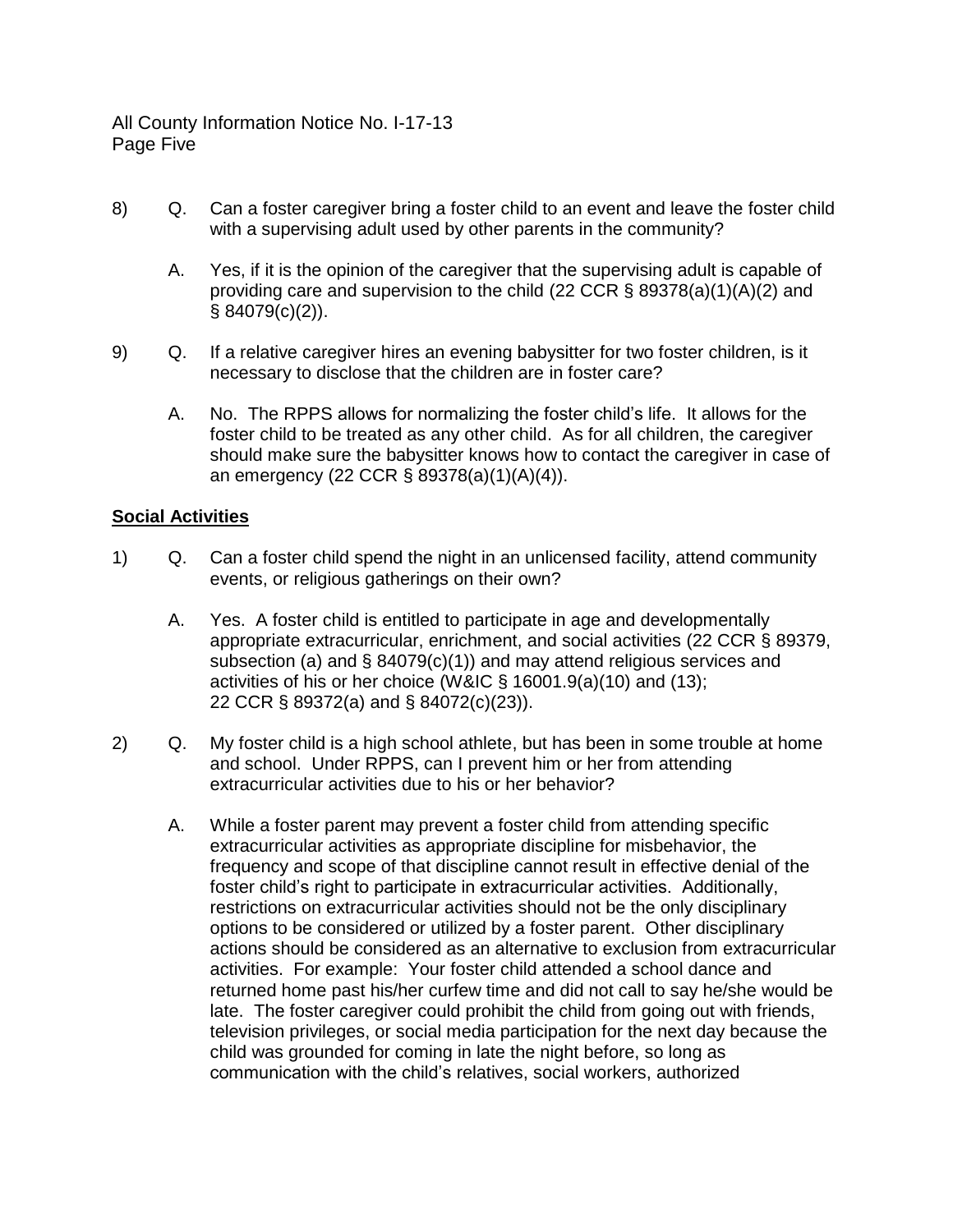All County Information Notice No. I-17-13 Page Six

> representatives, attorneys, foster youth advocates and supporters, Court Appointed Special Advocates (CASA), and probation officers are not restricted.

- 3) Q. Can children and youth in foster care participate in social media websites such as MySpace, Facebook, and Twitter?
	- A. Yes, but the caregiver or licensee may impose reasonable restrictions as specified in regulations. These restrictions may include restricting internet usage when appropriate (22 CCR § 89372(a)(5)(B)(5)) or prohibiting the use of entertainment devices (22 CCR § 84072.1, subsection (c)(4)).

## **Miscellaneous**

- 1) Q. Does RPPS allow a child or youth in foster care to have piercings, tattoos, or permanent cosmetic application?
	- A. The RPPS does not apply to these activities. Although getting a tattoo, body piercing, or permanent cosmetic application could be considered as typical teenage activities, H&S Code § 119302(a)-(e) pertains to the regulation of the body art industry and clarifies who can receive a tattoo, body piercing, or permanent cosmetic application from a vendor pursuant to sections 652 and 653 of the Penal Code. However, a caregiver or licensee is not authorized to give consent for a foster child under the age of 18 to obtain a tattoo, body piercing, or permanent cosmetics application (H&S Code § 119302(a) and (b)).
- 2) Q. My foster child has a cell phone that was purchased with his or her own money from a part time job, but he or she does not follow the rules that we set for cell phones in our house. Under RPPS, am I allowed to remove or take away his or her cell phone?
	- A. No. However, the caregiver or licensee may apply reasonable restrictions to this activity. Restrictions may be imposed by the caregiver, licensee, social worker, or probation officer on calls and correspondence. No restrictions shall be applied to telephone calls, mail, and electronic communication with a foster child's relatives, unless prohibited by court order, or with social workers, authorized representatives, attorneys, foster youth advocates and supporters, CASA, probation officers, the Community Care Licensing Division, or the State Foster Care Ombudsperson (W&IC § 16001.9(a)(8); 22 CCR,  $\S$  89372(a)(5)(A)-(D) and  $\S$  84072(c)(11)(A) – (C)).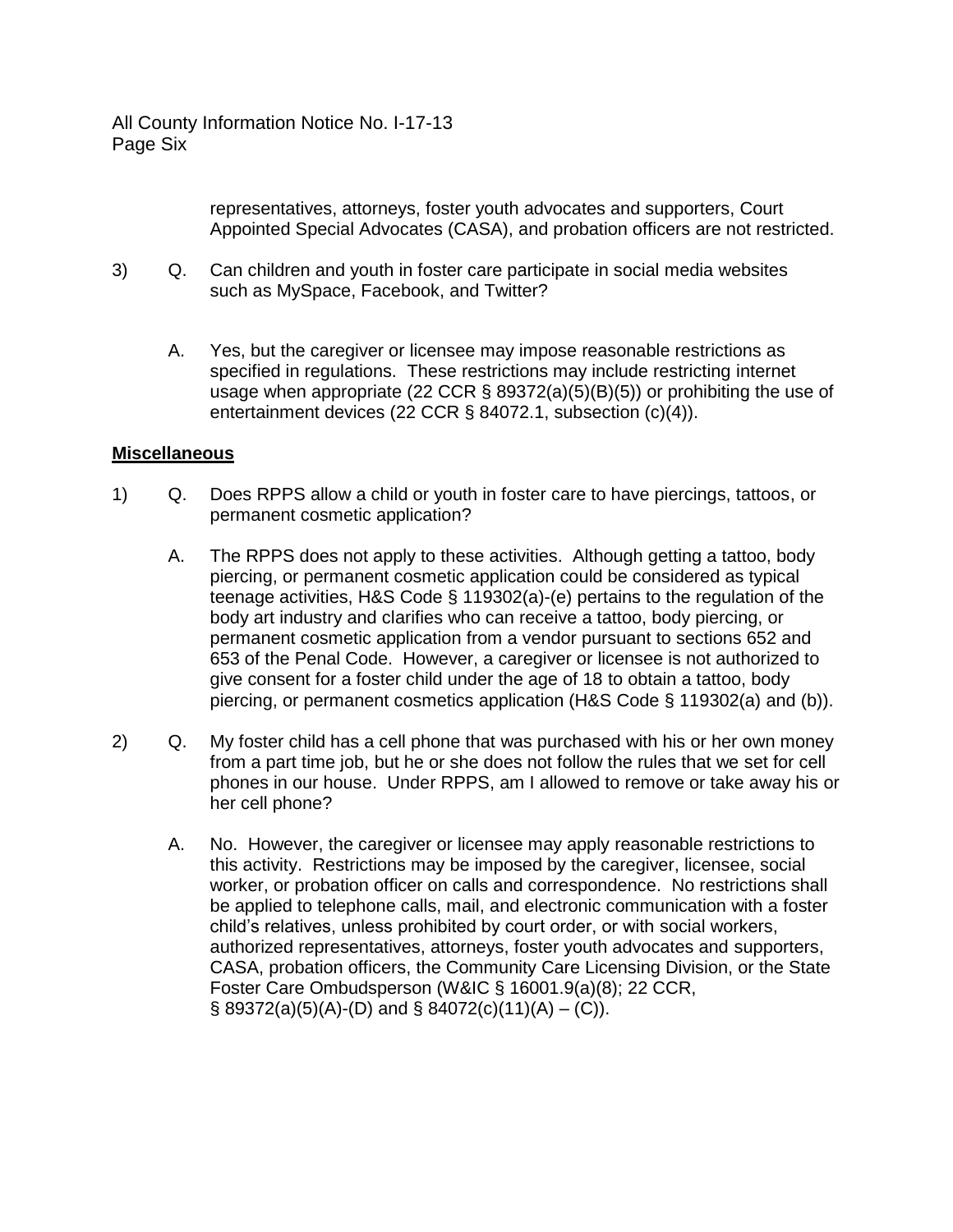All County Information Notice No. I-17-13 Page Seven

- 3) Q. Can a foster child use birth control?
	- A. Yes. Family Code § 6925(a) states that a minor may consent to medical care related to the prevention or treatment of pregnancy.
- 4) Q. Can I utilize RPPS as many hours as I want to per week or month?
	- A. The RPPS is law that guides a caregiver or licensee in making decisions to determine whether it is age and developmentally appropriate for a foster child to participate in an activity. There is no restriction on the amount of time a caregiver or licensee spends using RPPS.
- 5) Q. If the foster caregiver and social worker or probation officer disagrees about an activity for a foster child, does the social worker or probation officer have the final say?
	- A. No. However, a decision based on RPPS shall not contradict court orders or the needs and services plan of a foster child (22 CCR § 89377(b) and § 84067(c)).

The child welfare agency or probation department has care, custody, and control of the foster child as ordered by the court, and assumes the ultimate responsibility for the health and safety of the foster child. The social worker or probation officer for the foster child may cite a reason for the denial of participation in the activity. If there is disagreement, the social worker's or probation officer's supervisor or the attorney for the foster child may intervene and discuss participation in the activity with the caregiver and social worker or probation officer for the foster child.

- 6) Q. If my foster child gets hurt while under my supervision or in an activity that I have given him or her permission to participate in, will I be cited for incorrectly applying RPPS?
	- A. Every caregiver or licensee has to apply RPPS when making the decision as to whether or not an activity is safe and enriching to a foster child. When necessary, a caregiver or licensee must be prepared to demonstrate his or her determinations in applying RPPS to the licensing agency. If RPPS is not applied in compliance with the 22 CCR § 89377 or § 84067, the licensing agency may issue a citation.
- 7) Q. Can I require my foster care child to perform household chores such as vacuuming, dusting, dishwashing, and bathroom scrubbing?